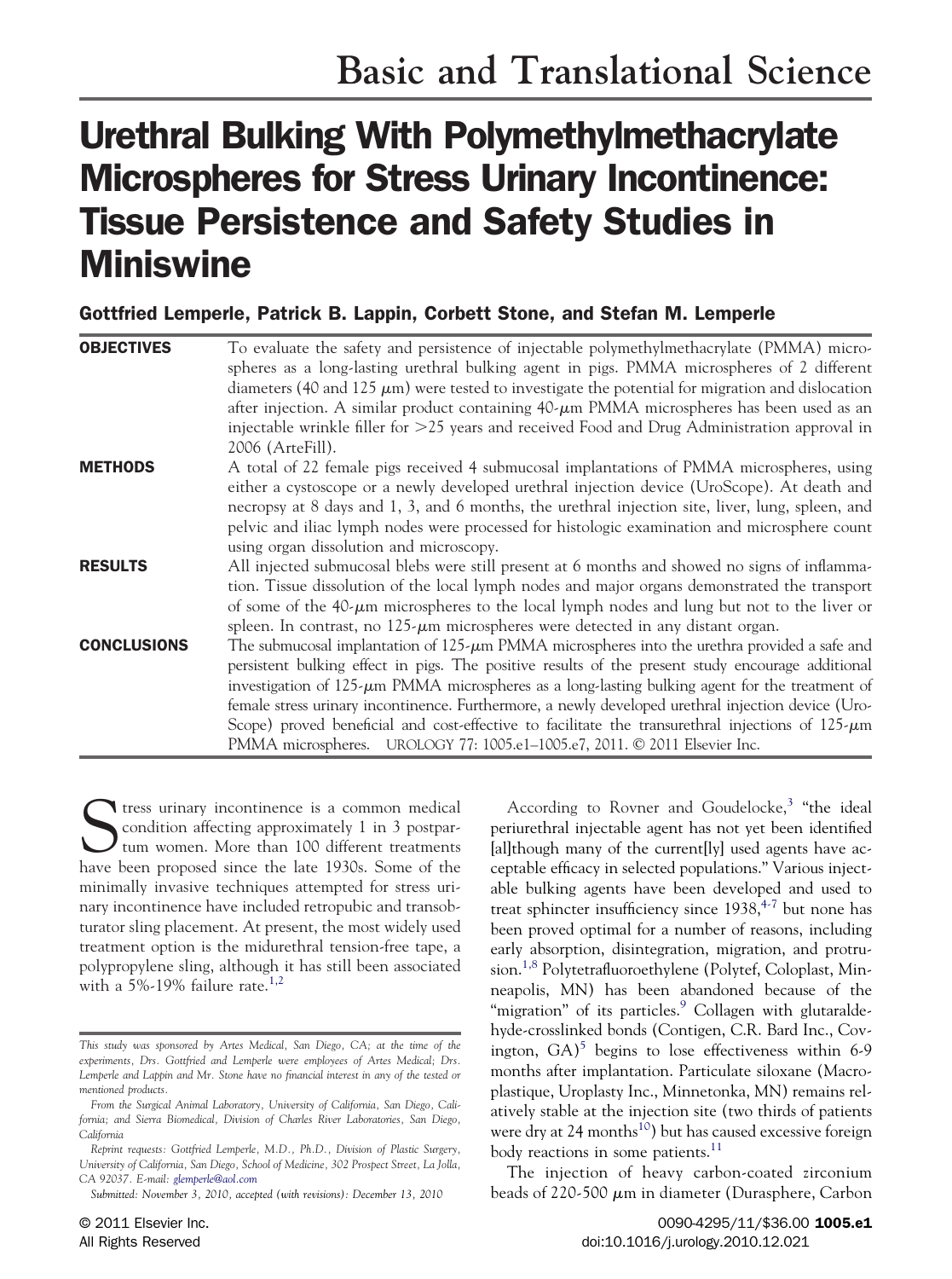| Table 1. Study design |  |  |
|-----------------------|--|--|
|-----------------------|--|--|

| Group | Pigs (n) | Control Group | U40 | U125      | Death (Days After Implantation) |
|-------|----------|---------------|-----|-----------|---------------------------------|
|       |          |               |     | <b>NA</b> |                                 |
| 2     |          |               |     | <b>NA</b> | 29                              |
| 3     |          |               |     | <b>NA</b> | 92                              |
| 4     |          |               |     | <b>NA</b> | 182                             |
| 5     |          |               | 6*  | $6*$      | 30                              |

U40, 40- $\mu$ m microspheres; U125, 125- $\mu$ m microspheres; NA, not applicable.

\* All pigs in group 5 received both U40 and U125 microspheres.

Medical Technologies Inc., St. Paul, MN) has been discontinued because of repeated dislocation.<sup>12,13</sup> Coaptite, a suspension of absorbable calcium phosphate microspheres,  $75-125 \mu m$ , suspended in carboxymethylcellulose is safe and biocompatible but has been observed to be associated with urethral prolapse<sup>14</sup> owing to the lack of tissue ingrowth.<sup>11</sup> Dextranomer beads and hyaluronic acid (Zuidex, Q-Med, Uppsala, Sweden), used for tissue bulking, have been associated with granuloma and sterile abscess formation.<sup>15,16</sup> The optimal bulking agent for stress urinary incontinence must demonstrate longterm tissue biocompatibility and safety, tissue persistence, and ease of use.

Injectable dermal fillers have been increasingly used for the correction of facial wrinkles and soft tissue defects. The safety record of injectable dermal fillers has been established since the early 1980s through the millions of injections administered. ArteFill (Suneva Medical Inc. San Diego, CA) is a suspension of  $40$ - $\mu$ m in diameter, round and smooth polymethylmethacrylate (PMMA) microspheres suspended in bovine collagen solution. ArteFill was approved by the Food and Drug Administration in 2006 as the first and only permanent injectable wrinkle filler for the correction of nasolabial folds.<sup>17</sup> ArteFill has been proved to be safe and effective in extensive preclinical<sup>18,19</sup> and clinical testing.<sup>20</sup>

Because of the unique and proven mechanism of tissue anchoring (host fibroblast activity and collagen deposition) of PMMA microspheres in the dermal soft tissues,<sup>17</sup> it was hypothesized that PMMA microspheres would provide a safe, effective, and permanent bulking agent to re-establish urinary sphincter function. Two different sizes of PMMA microspheres, 40  $\mu$ m (U40) and 125  $\mu$ m (U125), their persistence, and their potential for migration to downstream organs were evaluated.

# MATERIAL AND METHODS

#### Pigs

A total of 22 female Yucatan miniature swine, 6-9 months old and weighing 30-40 kg, were obtained from S&S Farms (Ranchita, CA). All the pigs were maintained in accordance with the U.S. Department of Agriculture Animal Welfare Act and the Guide for Care and Use of Laboratory Animals of 1996 for ≤6 months. Miniswine were chosen because of their urinary sphincter similarity to the human sphincter. The study was conducted in collaboration with Sierra Bio-

medical (SBi, Division of Charles River, San Diego, CA). The experimental design was determined by the recommendations from the Food and Drug Administration guidelines for the safety assessment of urethral bulking agents dated November 29, 1995. The Institutional Animal Care and Use Committee of the University of California, San Diego, approved the 2 protocols (No. R-135, Sierra Biomedical, and No. 02-0023, Perry Scientific). The study design is provided in Table 1.

#### Test Agent U40

U40 was composed of  $30-50$ - $\mu$ m diameter nonabsorbable PMMA microspheres (approximately 6 million/mL) suspended in 3.5% bovine collagen solution. The collagen carrier consisted of a telocollagen and therefore was nonallergenic.<sup>18</sup> Of the 4 pigs from each of groups 1-4, 3 received 4 anatomically separated 0.5-mL injections of U40, and the fourth received similar injections of bovine collagen alone (control pigs).

#### Test Agent U125

U125 was composed of 125-um diameter PMMA microspheres (approximately 100 000/mL) suspended in the same 3.5% bovine collagen carrier. Each of the 6 pigs in group 5 acted as their own internal control and received 2 anatomically separated 0.5-mL injections of U40 and U125 beads.

An end of the study of group 5 on day 30 appeared justified because "migration" of PMMA-microspheres has never been detected after day  $1<sup>18</sup>$  when the lymph vessels and venules have been disrupted during injection and would be open for possible washing away of smaller microspheres. Furthermore, the carrier collagen, which is fluid under pressure at the moment of injection (tixotropy), returns to the gel state immediately, and keeps the microspheres in its gel for  $\geq 3$  weeks.<sup>11</sup> This gel will prevent transportation through open vessels at a later state. On day 3, the implant as a whole was covered by fibrin and locked in place.

#### Implantation Procedure

The sedated pigs were intubated and subsequently anesthetized using isoflurane in 100% oxygen. The ideal anatomic site to inject urinary bulking agents is between the subendothelial vascular layer and the muscular layer (Fig. 1). An anatomic study of the human female urethra $21,22$  showed the absence of a well-defined sphincteric structure in the bladder neck region, although most thick rhabdomyosphincter fibers could be detected in the middle and caudal thirds of the urethra. Therefore, the injections were done in the midurethra of the pigs.

In groups 1-4, a single-channel cystoscope (Olympus CF140, Olympus America Inc., Center Valley, PA) was used for the intraurethral injections. In group 5, a newly developed urethra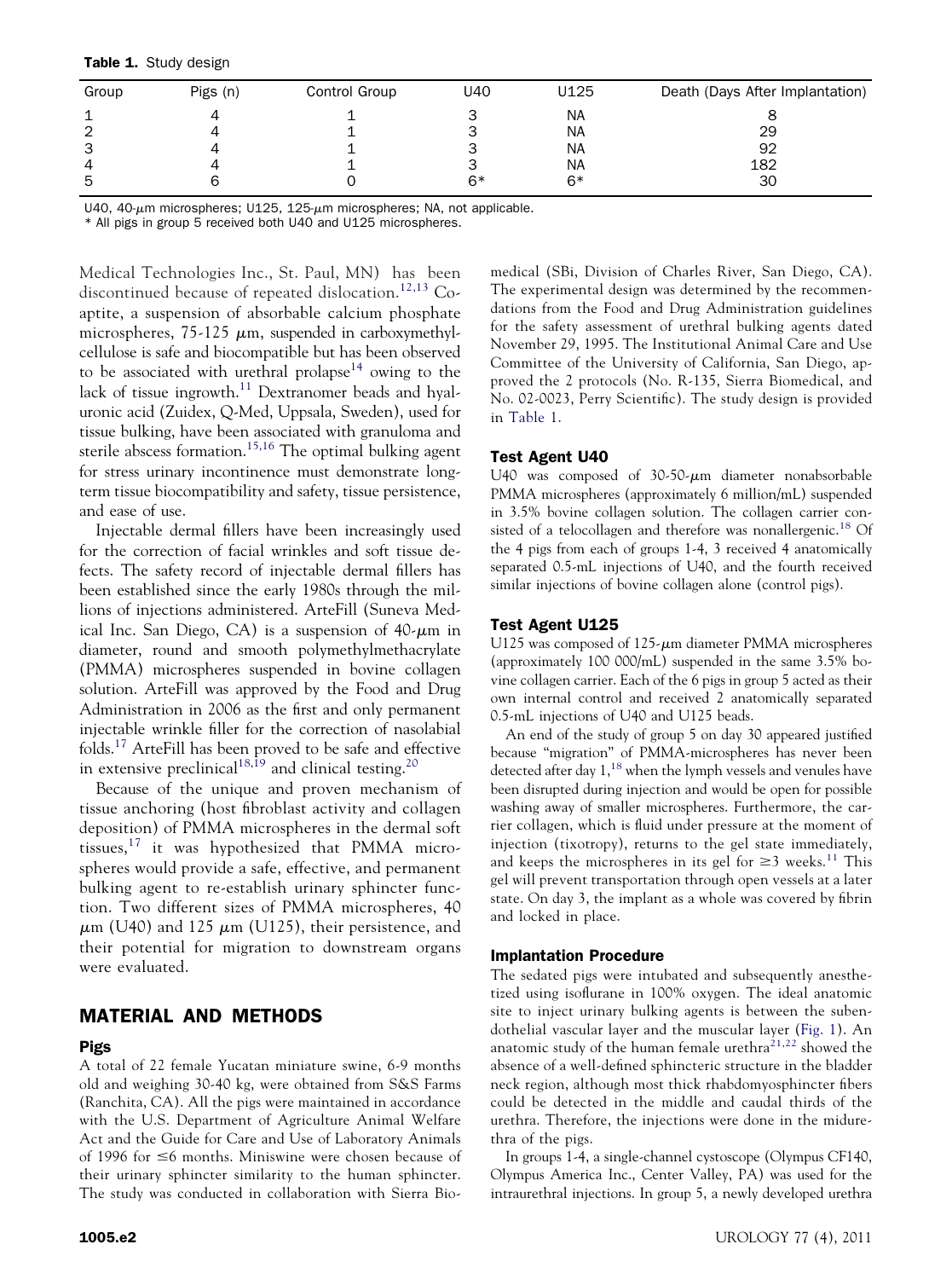Figure 1. At 1 week after implantation, U40 material shown fixed at injection site. Inflammatory response limited to macrophages and multinucleated giant cells, with no connective tissue influx. Masson's trichrome stain, original magnification  $\times$ 10.

injection device (UroScope, Paragon Medsystems, San Diego, CA; patent no. 6432045) for introduction into the female urethra under direct vision, using 10-cm-long 23-gauge needles, and a product-filled injection catheter (U.S. patent no. 6926699) for injection inside the bladder were tested.

The U40 and 3.5% bovine collagen solution were injected submucosally in the midurethra through a 10-cm-long, 25gauge needle; the U125 was injected through a 23-gauge needle, in 4 different blebs of approximately 0.5 mL each, assisted by the UroScope or a catheter. All injections resulted in moderate immediate bulking of the urethral mucosa. The degree of bulking per site, the individual volumes injected per site, and the urethral position of the blebs were recorded on videotape using a cystoscope.

#### **Euthanasia**

At 8 days (group 1), 1 month (group 2), 3 months (group 3), and 6 months (group 4) after U40 or bovine collagen periurethral implantation, all 4 pigs in each group were killed using telazol/xylazine followed by an approved euthanasia "cocktail." The preterminal examination of the anesthetized pigs from groups 1 through 4 consisted of a second endoscopy and written and video recordings of the gross appearance of the injection sites. The 6 pigs from group 5 were killed without the preterminal evaluation at 1 month after implantation using similar procedures.

#### Necropsy and Histologic Examination

Complete gross necropsy was conducted of all pigs by qualified SBi personnel, and 3 portions from the periphery of both lungs, the liver, and the spleen were fixed in neutral-buffered 10% formalin. For direct histomorphologic examination, the urethral injection sites and portions of the liver, lung, spleen, regional (eg, inguinal, pelvic, and iliac) lymph nodes were trimmed, embedded in paraffin, sectioned, and stained with hematoxylin-eosin. An unaffiliated board-certified veterinary pathologist (P.B.L.) evaluated all the slides.

#### Tissue Dissolution

At necropsy, 50 g of lung and liver were placed in separate conical digestion flasks. All local lymph nodes were harvested to a total weight of 7-15 g. Each flask containing tissue was filled with 150 mL of 1 M potassium hydroxide (KOH) solution and placed in an oven at 40°C to digest (KOH has no effect on PMMA microsphere integrity). After 1 week of digestion and then centrifugation, the solid material accumulated in the tip of the conical tube was harvested and evenly distributed on a tissue culture plate.

#### Microsphere Recovery for Control Samples

A sample of 50 g of calf liver was placed in 150 mL of 1 M KOH solution and digested for 3 days at 40°C. The sample was spiked with 500 of the U125 beads and 500 of the U40 beads, and 28 of the U125 were recovered from a 20-mL aliquot of the original 1:1 with water-diluted digest. According to the number of beads spiked and additional dilution factors, this equated to approximately an 85% recovery factor for the U125 beads.

#### Microsphere Counts

The tissue digests of the test pigs and spiked controls were viewed in 3 low power (10 $\times$  objective) fields, and the average microsphere numbers/field are listed in Table 2. They reflect the total number of microspheres in a 50-g organ sample.

## RESULTS

#### Implant Site Observations

At gross necropsy, no abnormalities related to test substance administration were observed in any tissues other than the urethra. The urethral submucosal blebs corresponding to the PMMA microsphere injection sites were visible by day 8 through day 182. The tissues surrounding the implant sites were without signs of irritation, ulceration, erythema, edema, or inflammation.

#### Histomorphologic Findings

At day 8, microscopic lesions in the urethra of all 4 pigs treated with U40 showed mild foreign body inflammation and the presence of clusters of uniformly sized empty circular spaces consistent with the PMMA microspheres (Fig. 1). The foreign body reaction consisted of macrophages and multinucleated giant cells that surrounded and infiltrated each lesion to a depth of approximately 100  $\mu$ m. All microsphere voids were located within the implantation site, and no microspheres were found free in the tissue.

At day 30, ingrowth of the granulation tissue between the U40 microspheres was evident. Macrophages surrounded most U40 and U125 microspheres, with multiple fibroblasts evident in the spaces between some microsphere clusters (Fig. 2). The implantation site in some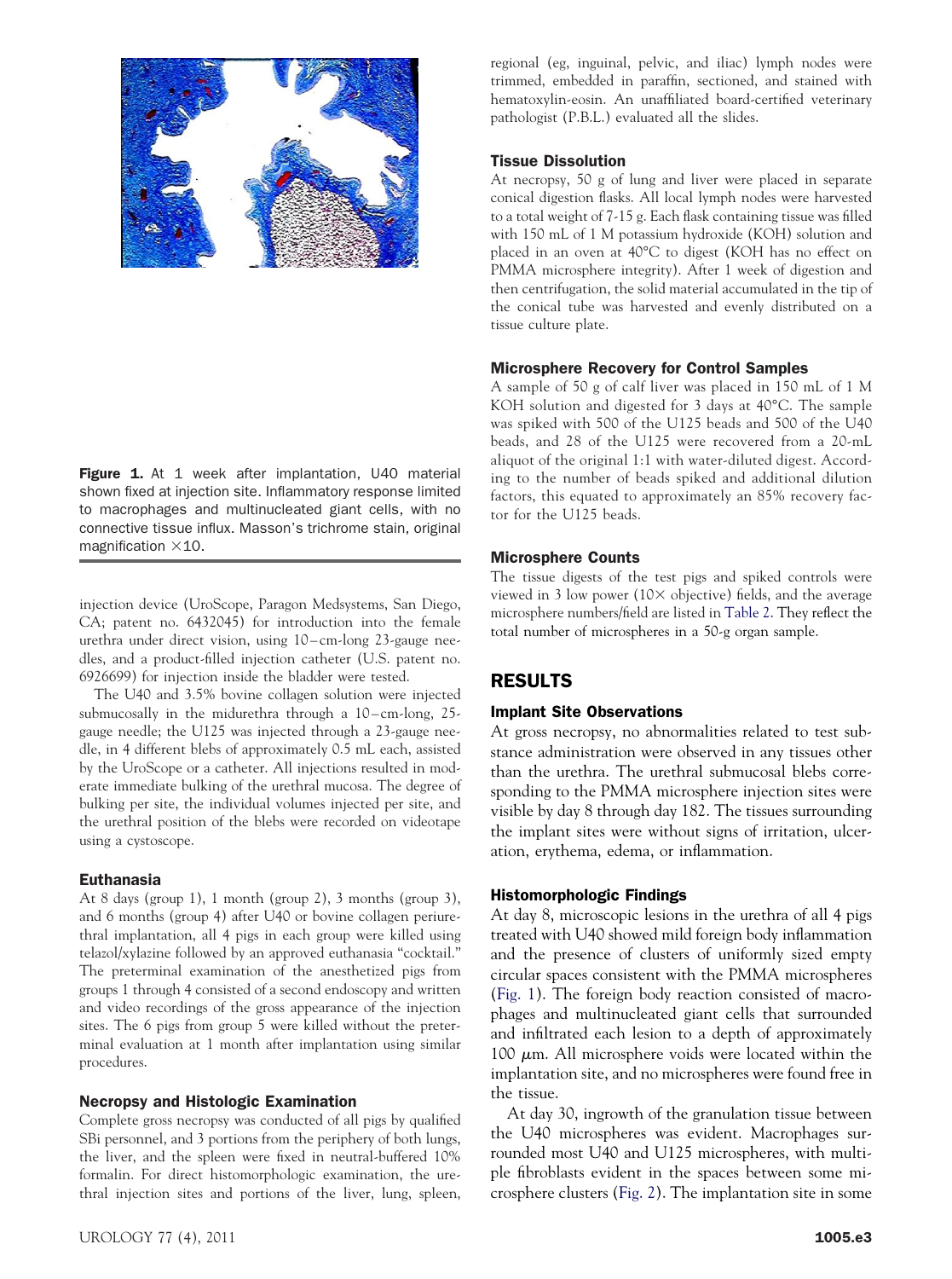|  |  |  | Table 2. Microsphere count in organ dissolution after U40 and U125 injection into urethra |  |  |  |  |
|--|--|--|-------------------------------------------------------------------------------------------|--|--|--|--|
|--|--|--|-------------------------------------------------------------------------------------------|--|--|--|--|

|                        |                     |             | U125 in Any  |                  |           |
|------------------------|---------------------|-------------|--------------|------------------|-----------|
| Pig No.                | <b>Terminal Day</b> | Lymph Nodes | Lung         | Liver and Spleen | Organ (n) |
| Group 1 (U40)          |                     |             |              |                  |           |
| 1                      | 8                   | $\mathbf 0$ | $\mathbf 0$  | 0                |           |
| $\overline{c}$         | 8                   | 1.3         | 91.7         | 0                |           |
| 3                      | 8                   | 0           | 0            | $\Omega$         |           |
| 4 (control)            | 8                   | $\mathbf 0$ | $\mathbf 0$  | $\Omega$         |           |
| Group 2 (U40)          |                     |             |              |                  |           |
| 5                      | 29                  | 0           | 0.7          | 0                |           |
| 6                      | 29                  | $\mathbf 0$ | 0.7          | 0                |           |
| 7                      | 29                  | 1.7         | 52.3         | 0                |           |
| 8 (control)            | 29                  | $\mathbf 0$ | $\mathbf{O}$ | $\Omega$         |           |
| Group 3 (U40)          |                     |             |              |                  |           |
| 9                      | 92                  | 0           | >100         | $\Omega$         |           |
| 10                     | 92                  | 0           | 0            | 0                |           |
| 11                     | 92                  | 0           | 0            | 0                |           |
| 12 (control)           | 92                  | $\mathbf 0$ | $\mathbf 0$  | $\Omega$         |           |
| Group 4 (U40)          |                     |             |              |                  |           |
| 13                     | 182                 | $\mathbf 0$ | 0            | $\Omega$         |           |
| 14                     | 182                 | 3.3         | >100         | $\Omega$         |           |
| 15                     | 182                 | 0           | 0.7          | 0                |           |
| 16 (control)           | 182                 | $\mathbf 0$ | 0            | $\Omega$         |           |
| Group 5 (U40 and U125) |                     |             |              |                  |           |
| 17                     | 30                  | 28          | 121          | 0                | 0         |
| 18                     | 30                  | 54          | 0            | O                | 0         |
| 19                     | 30                  | 0           | 0            | $\Omega$         | 0         |
| 20                     | 30                  | 0           | 0            | Ω                | 0         |
| 21                     | 30                  | 0           | 0            | O)               | 0         |
| 22                     | 30                  | 0           | 0            | 0                | 0         |

Abbreviations as in Table 1.



Figure 2. At 1 month after implantation, U125 PMMA microspheres shown surrounded by macrophages and fibroblasts. Bleb contained both U40 and U125 microspheres for comparison. Hematoxylin-eosin stain, original magnification  $\times 40$ .

pigs was surrounded by a thin fibrous capsule and few vessels with a diameter  $\langle 20 \mu m$ .

At day 92, the periurethral implant-associated lesions

appeared to be similar to those noted at day 29, with a well-defined fibrous capsule surrounding the granulation tissue. Fibrous connective tissue was identified in the center of the microsphere implants. The number of reactive cells was reduced compared with the day 29 appearance, suggesting that the U40 microsphere immunogenic response had decreased over time.

At 182 days, fully integrated microsphere aggregates with few surrounding blood vessels were demonstrated (Fig. 3). Single beads were found only along the presumed needle track in the submucosa of pig 13. The mucosal epithelium was intact even in the areas extending over large microsphere lesions. In the lung and lymph nodes of pigs 14 and 15, some PMMA U40 clusters were evident; the presence of PMMA microspheres in noninjection sites did not appear to result in occluded lung vessels, infarctions, or granulomas.

The test substances U40 and U125 induced, as expected, a low-grade foreign body reaction to the presence of PMMA microspheres, which did not damage the surrounding tissue. During this evaluation (6 months), the microsphere aggregates remained as discrete, well-circumscribed "living" foci in the soft tissue. These findings were similar to the reported human histologic findings 10 years after the injection of PMMA microspheres, $^{11}$  in which scattered macrophages, fibroblasts, and mature collagen fibers appeared to encapsulate the microspheres.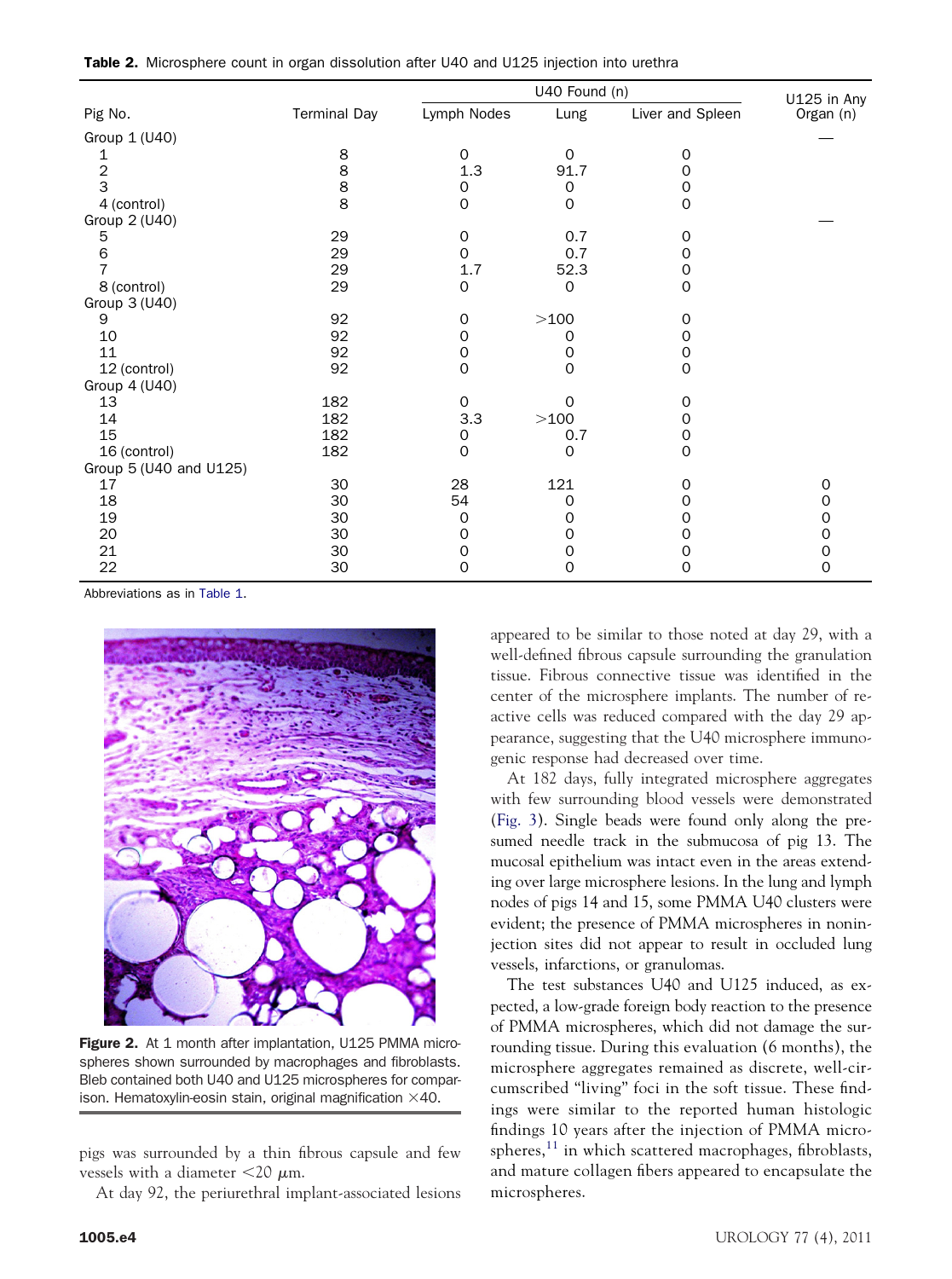

Figure 3. At 6 months after implantation, collagen of U40 implant replaced totally by mature granulation tissue and small vessels (ie, it has become a "living implant"). Hematoxylin-eosin stain, original magnification  $\times$ 40.

### Transportation of PMMA Microspheres Away From Implantation Site

Organ dissolution and microscopic examination revealed U40 PMMA microspheres in the lung tissue and local lymph nodes, consistent with transportation from the injection site by the blood and/or lymphatic vessels (Table 2). In contrast, no U125 microspheres were detected in the dissolved tissues of the group 5 pigs. The apparent absence of U125 microspheres in the distant organs strongly suggested a low risk of peri-implantation, migration, or translocation of the U125 PMMA microspheres.

Because approximately 6 million  $40 \text{-} \mu \text{m}$  spheres are contained in 1 mL of U40 and approximately 100 000 of  $125$ - $\mu$ m spheres in 1 mL of U125, the relatively small numbers of detected  $40$ - $\mu$ m microspheres in the tissues distant to the injection site were most likely associated with transport through ruptured veins and lymph vessels during the first minute after injection.<sup>18</sup> From the results in group 5, it can be stated that the risk of migration of  $125$ - $\mu$ m PMMA spheres carried in a 3.5% collagen solution, when injected submucosally into the urethra, is very low.

#### Statistical Analysis

To compare U40 and U125 in all groups, the Fisher exact test was applied because of the unpaired number of pigs with microspheres in distant organs. For transport to both lungs and lymph nodes, 11 of 18 animals with U40 injections versus 0 of 6 with U125 injections resulted in 2-tailed *P* value of .016 (Table 3).

This *P* value predicted the superior safety of  $125 \mu m$ spheres compared with the  $40 \text{-} \mu \text{m}$  microspheres. The U125 spheres had a 3-times greater diameter and 27 times larger volume than the U40 spheres. The microspheres of either size appeared to be safe and associated with a persistent urethral bulking effect in miniswine.

Table 3. Microsphere migration

| Organ       | U40 Found | U125 Found | 2-Tailed<br>P Value |
|-------------|-----------|------------|---------------------|
| Lungs       | 10/18     | 0/6        | .017                |
| Lymph nodes | 5/18      | 0/6        | .280                |
| Both organs | 11/18     | 0/6        | .016                |

Abbreviations as in Table 1.

# COMMENT

The previously reported detection of an  $80 \text{-} \mu \text{m}$  Teflon particle in the lung of a dog after urethral sphincter injection $^9$  and careful study of the human urinary sphincter anatomy prompted us to consider the larger size of  $125 \mu m$ PMMA microspheres for urethral bulking. The female urethra is wrapped by a tiny equivalent to the corpus spongiosum of the male urethra, which is the periurethral venous plexus.<sup>21,22</sup> The diameter of its veins can reach  $\leq$ 80  $\mu$ m compared with the subcutaneous plexus of the skin of the collecting venules with a diameter of only 30-50  $\mu$ m.<sup>23</sup>

The U40 microspheres identified in the lung and lymph nodes (Table 2) might have entered the open venules and lymph vessels either by direct injection or because the collagen carrier was in a fluid state and could be washed away by the negative pressure in the venules. Experiments in mice<sup>18</sup> have shown that macrophages one half the size of the  $40$ - $\mu$ m microspheres can phagocytose them but cannot move or migrate with the indigested particles thereafter.<sup>18</sup>

## Theoretical Transport of Microspheres to Other Organs

Microspheres or particles injected into the submucosal tissue can be transported to lymph nodes or downstream organs only if the veins or lymph vessels have been ruptured during injection. This phenomenon would likely occur within seconds to minutes after the injection. Augsburger et al<sup>23</sup> performed impressive studies of the vascularity of the urethral venous plexus in female dogs, which have diameters of  $35-60 \mu m$ . Considering the histologic sections of human urethras, their veins appear to be of a similar diameter.<sup>21</sup>

The diameter of the single branches of the submucosal venous plexus and the extramuscular urethral veins in the level of the sphincter plays a crucial role in the determination of a safe diameter of the PMMA microspheres. Both drain their contents into the caval vein and consequently into the lungs. According to our histologic slides from the normal pigs, the diameter of the branches of the submucosal venous plexus varied between 20 and 80  $\mu$ m (Fig. 2). It appears almost impossible that  $125$ - $\mu$ m beads would be washed away through the open vessels of the urethral venous plexus.

# CONCLUSIONS

The PMMA microspheres were extremely biocompatible and have a  $\geq$ 2-decade-long history of safety and efficacy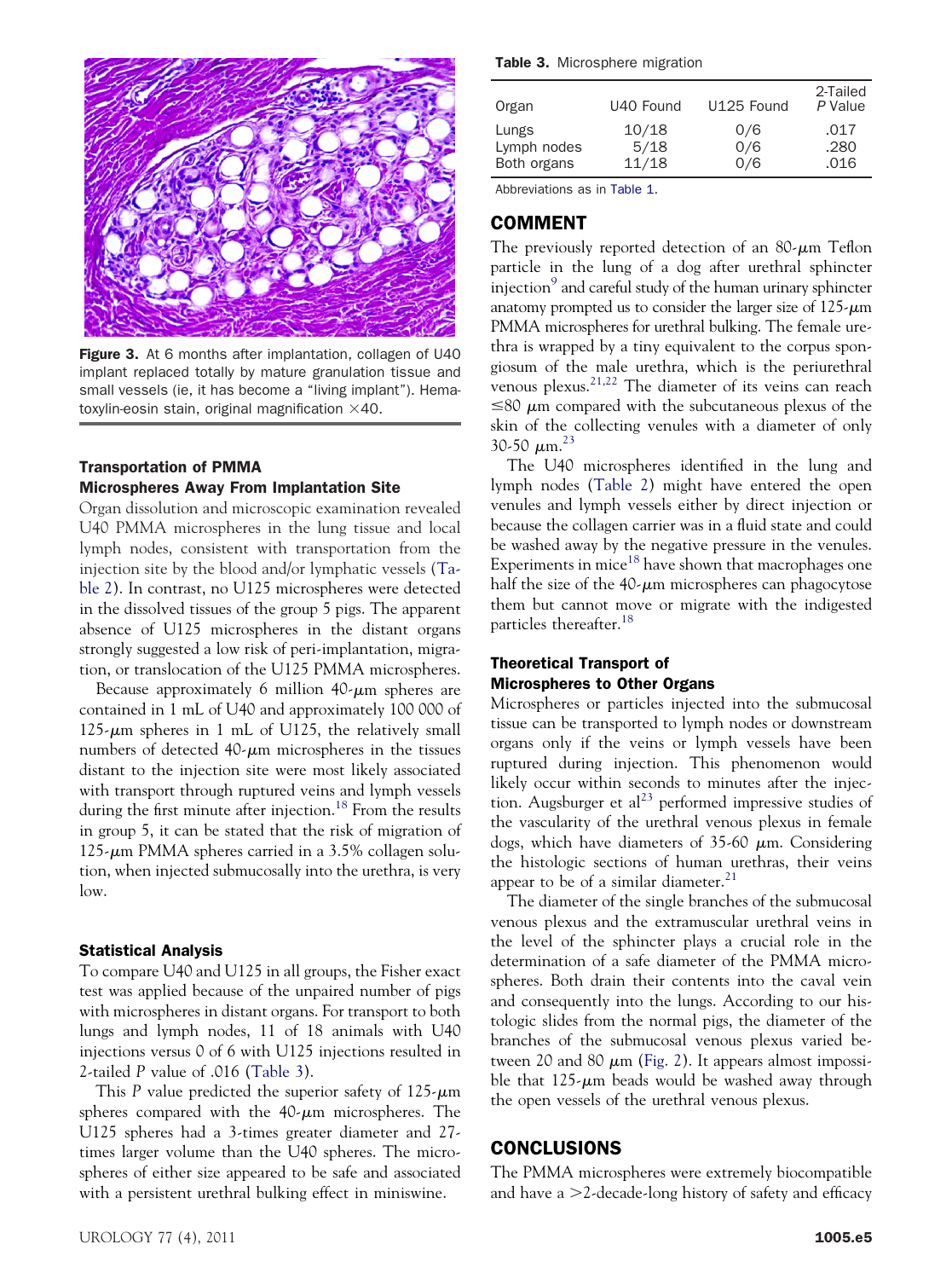as a permanent injectable soft tissue filler material in human skin.<sup>17</sup> In 2006, the Food and Drug Administration approved PMMA microsphere-based ArteFill injectable wrinkle filler as the first and only permanent injectable substance for the treatment of smile lines.17 The present preclinical safety and efficacy study in the urethra of miniswine revealed that PMMA microspheres of 125  $\mu$ m, rather than 40  $\mu$ m, should be used for injections into the urethra's submucosal tissue to avoid potential transportation of the particles away from the implantation site. An additional advantage of the U125 microspheres is their long-lasting fixation in the injected location.

The example of Durasphere illustrates the importance of the chemical surface structure of the injected microspheres.<sup>11</sup> The carbon coating apparently prevents fibroblasts from encapsulating the Durapheres with collagen and makes them prone to the dislocation caused by gravity.<sup>11</sup> The PMMA microspheres have been shown to remain stationary and unchanged for many decades in the human body,<sup>17</sup> constantly stimulating granulation tissue for their own encapsulation and thus creating a "living, vascularized implant."

The U125 has met all 8 main characteristics of an "ideal" injectable soft tissue bulking agent.

- 1. Biologically inert at implantation site (noninflammatory, noncarcinogenic, nonimmunogenic)
- 2. Low viscosity (easy to inject through a 23-gauge needle)
- 3. Particles large enough to prevent transportation through venules and lymph vessels
- 4. High persistence at implantation site (encapsulation prevents dislocation by gravity)
- 5. Capable of resisting mechanical strain (favorable elasticity prevents erosion over time)
- 6. No adverse events on adjacent musculature
- 7. Easily removable<sup>19</sup>
- 8. Cost effective
	- Compared with the currently available urethral bulking agents, U125 would have the following advantages, if successfully tested in clinical trials:
	- Compared with collagen injections (ie, Contigen), U125 is a permanent implant and will not be absorbed within  $6-12$  months<sup>5</sup>
	- Compared with silicone particles (ie, Macroplastique), U125 causes little foreign body reaction and no  $granulomas<sup>10</sup>$
	- Compared with the heavier carbon-coated zirconium oxide beads (ie, Durasphere), U125 will be fixated at the location at which it was injected and will not migrate owing to gravity $13$
	- Compared with calcium phosphate microspheres (ie, Coaptite), U125 stimulates fibrous encapsulation and will not be absorbed over time<sup>14</sup>
	- Compared with dextran microspheres in hyaluronic acid (ie, Deflux, Zuidex), U125 will not cause sterile abscess, granulomas, or prolapse<sup>15,16</sup>

Compared with experimental hydrogel microspheres of 1-750  $\mu$ m from polyacrylonitrile, it will not cause granulomas, $^{24}$  which are predictable for this wide range of particles<sup>25</sup>

Our experiments have demonstrated that the injection of both U40 and U125 caused persistent mucosal blebs in the urethra of pigs. The increased sphere size of 125  $\mu$ m improved the safety profile of these PMMA microspherebased bulking agents, as revealed by our organ dissolution studies. No migration of the  $125-\mu m$  PMMA microspheres could be detected compared with the  $40-\mu m$ spheres. The positive results of our study should encourage additional investigation of U125 as a safe, effective, and long-lasing injectable urinary bulking agent for the treatment of female stress urinary incontinence. In a clinical study, 2 blebs must be injected submucosally in opposing sites in the midurethra to allow symmetric compression.

**Acknowledgment.** To David Lipsitz, M.D., Director of Northeast Urology Research (Concord, NC) for clinical expertise and performing the injections; William Wustenberg, D.V.M. (Farmington, MN), Mark Young, D.V.M., Sierra Biomedical (San Diego, CA), Andrew Perry, M.D., Ph.D., and Perry Scientific (San Diego, CA) for technical support; and Paul Clopton, M.S., University of California, San Diego (San Diego, CA) for statistical analysis.

#### References

- 1. Daneshgari F, Kong W, Swartz M. Complications of mid urethral slings: important outcomes for future clinical trials. *J Urol*. 2008; 180:1890-1897.
- 2. Novara G, Galfano A, Boscolo-Berto R, et al. Complication rates of tension-free midurethral slings in the treatment of female stress urinary incontinence: a systematic review and meta-analysis of randomized controlled trials comparing tension-free midurethral tapes to other surgical procedures and different devices. *Eur Urol*. 2008;53:288-308.
- 3. Rovner ES, Goudelocke CM. Which injectable to use in the treatment of intrinsic sphincter deficiency? *Curr Opin Urol*. 2010; 20:296-310.
- 4. Murless BC. The injection treatment of stress incontinence. *J Obstet Gynaecol Br Emp*. 1938;45:67-73.
- 5. Isom-Batz G, Zimmern PE. Collagen injection for female urinary incontinence after urethral or periurethral surgery. *J Urol*. 2009; 181:701-704.
- 6. Crivellaro S, Smith JJ III. Minimally invasive therapies for female stress urinary incontinence: the current status of bioinjectables/new devices (adjustable continence therapy, urethral submucosal collagen denaturation by radiofrequency). *Scientific World J*. 2009;9: 466-478.
- 7. Klarskov N, Lose G. Urethral injection therapy: what is the mechanism of action? *Neurourol Urodyn*. 2008;27:789-792.
- 8. Rovner ES, Lebed BD. Stress incontinence surgery: which operation when? *Curr Opin Urol*. 2009;19:362-367.
- 9. Malizia AA, Reiman HM, Myers RP, et al. Migration and granulomatous reaction after periurethral injection of polytef (Teflon). *JAMA*. 1984;251:3277-3281.
- 10. Ghoniem G, Corcos J, Comiter C, et al. Durability of urethral bulking agent injection for female stress urinary incontinence: 2-year multicenter study result. *J Urol*. 2010;183:1444-1449.
- 11. Lemperle G, Morhenn VB, Charrier U. Human histology and persistence of various injectable filler substances for soft tissue augmentation. *Aesthet Plast Surg*. 2003;27:354-366.